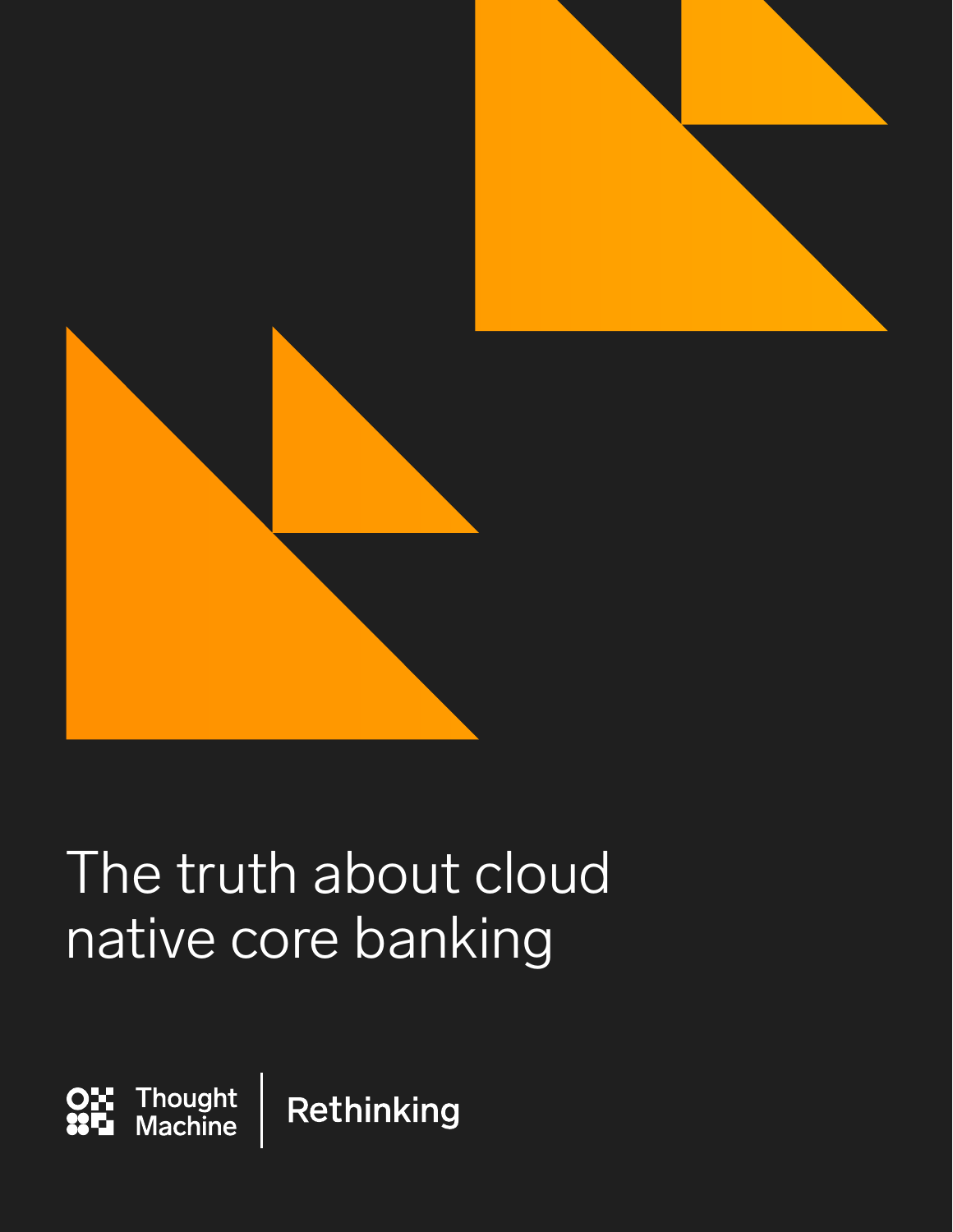## Introduction

Authors:

Fabian Siddiqi Director of Cloud Engineering Thought Machine [fabian@thoughtmachine.net](mailto:fabian%40thoughtmachine.net?subject=)

Brian Dempsey

Director of Partnerships, North America Thought Machine [bdempsey@thoughtmachine.net](mailto:bdempsey%40thoughtmachine.net?subject=)

Robin Zhang Director of Marketing, North America Thought Machine [rzhang@thoughtmachine.net](mailto:rzhang%40thoughtmachine.net?subject=)

The banking industry is experiencing seismic change, as the advance of cloud technology, rapidly changing customer expectations and increased competition apply pressure on traditional banking models. Meanwhile, more and more customers are moving their financial transactions online – a trend that has been further precipitated by the pandemic. This generational shift in banking has impacts across all channels and services: physical branch, online, mobile, retail, and commercial banking services are all under pressure to deliver and innovate in an increasingly competitive environment. A fundamental change in consumer behaviour is setting new expectations of banking products and services. Customers are demanding ease of use, 24x7 availability, real-time data and analytics, exceptional customer support, full visibility of all banking products, and more.

In the first instalment of this whitepaper series, *Transform banking. Transform core.*, we drew the conclusion that banks must act immediately to survive and compete in the digital era. A key step in taking control of the future is to migrate their core banking systems to the cloud.

In this next instalment we will discuss the key components of cloud native technology and its benefits: scalability, flexibility, availability, elasticity, and more. To take full advantage of these benefits, core banking systems need to be built in the cloud and for the cloud – coined by many technology giants as 'cloud native'.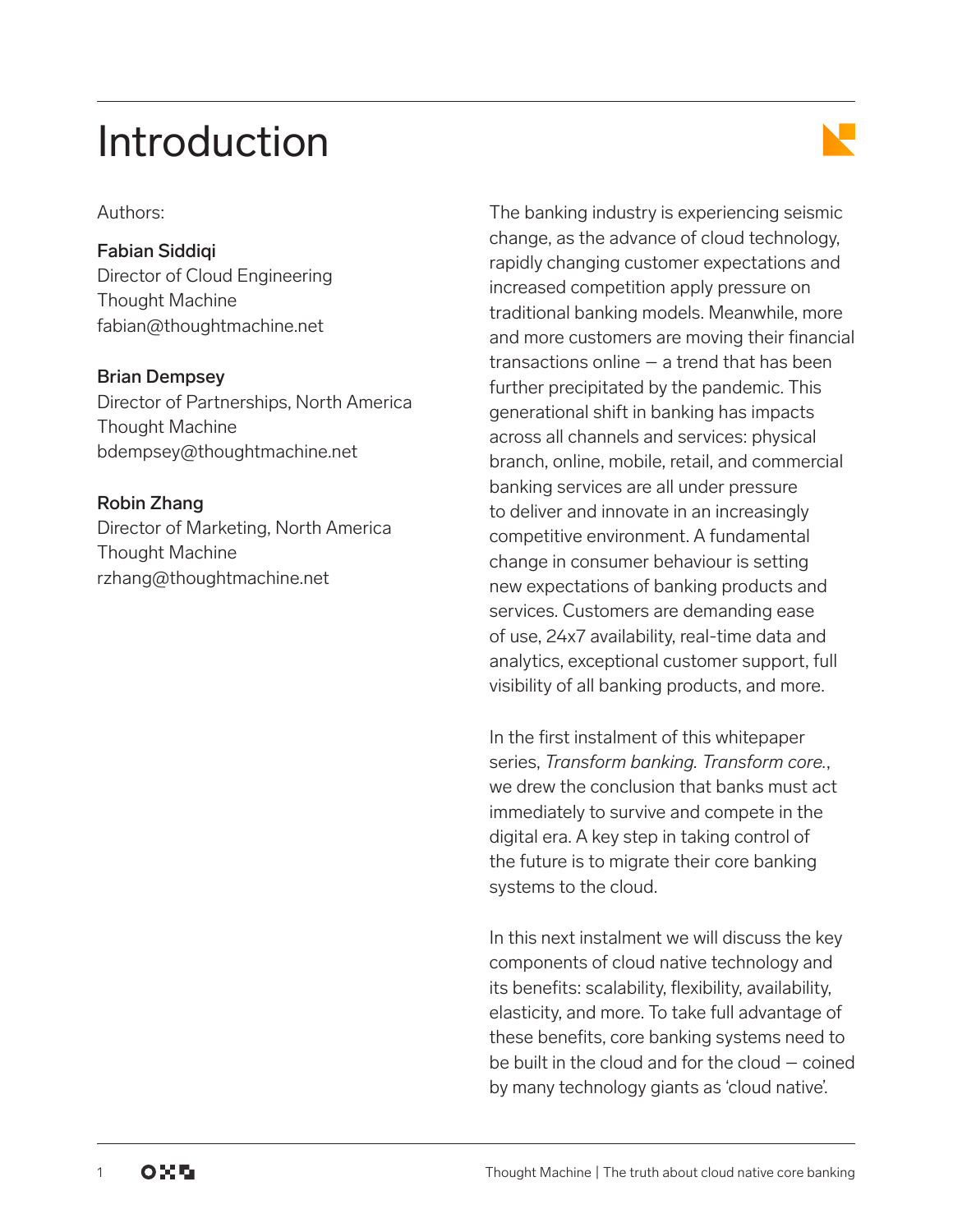## What is cloud native?

As expressed in the CNCF definition, cloud native systems offer speed and agility, as well as the flexibility to run in various cloud environments. To gain these benefits, cloud native core banking systems need to be built with some key features in mind: immutable infrastructure, microservices architecture, and containerisation.

## Immutable infrastructure

In an immutable infrastructure, each application instance functions as a virtual machine or container. Scalability is achieved via automation – instances are created on demand, and destroyed when no longer needed. If one fails to work, a new instance is automatically provisioned for replacement.

Cloud native systems embrace immutable infrastructure and offer automatic scaling, self-healing, and zero downtime. These features are critical for modern banking as customers demand 24x7 access and real-time synchronisation of transaction data.

## Microservices architecture

A microservices-based architecture is the bedrock of cloud computing. Amazon defines microservices as the following: "With a microservices architecture, an application is built as independent components that run each application process as a service. These services communicate via a well-defined interface using lightweight APIs. Services are built for business capabilities and each service performs a single function. Because they are independently run, each service can be updated, deployed, and scaled to meet demand for specific functions of an application."

> "Cloud native technologies empower organisations to build and run scalable applications in modern, dynamic environments such as public, private, and hybrid clouds. Containers, service meshes, microservices, immutable infrastructure, and declarative APIs exemplify this approach.

These techniques enable loosely coupled systems that are resilient, manageable, and observable. Combined with robust automation, they allow engineers to make high-impact changes frequently and predictably with minimal toil."

Source: Cloud Native Computing Foundation (CNCF)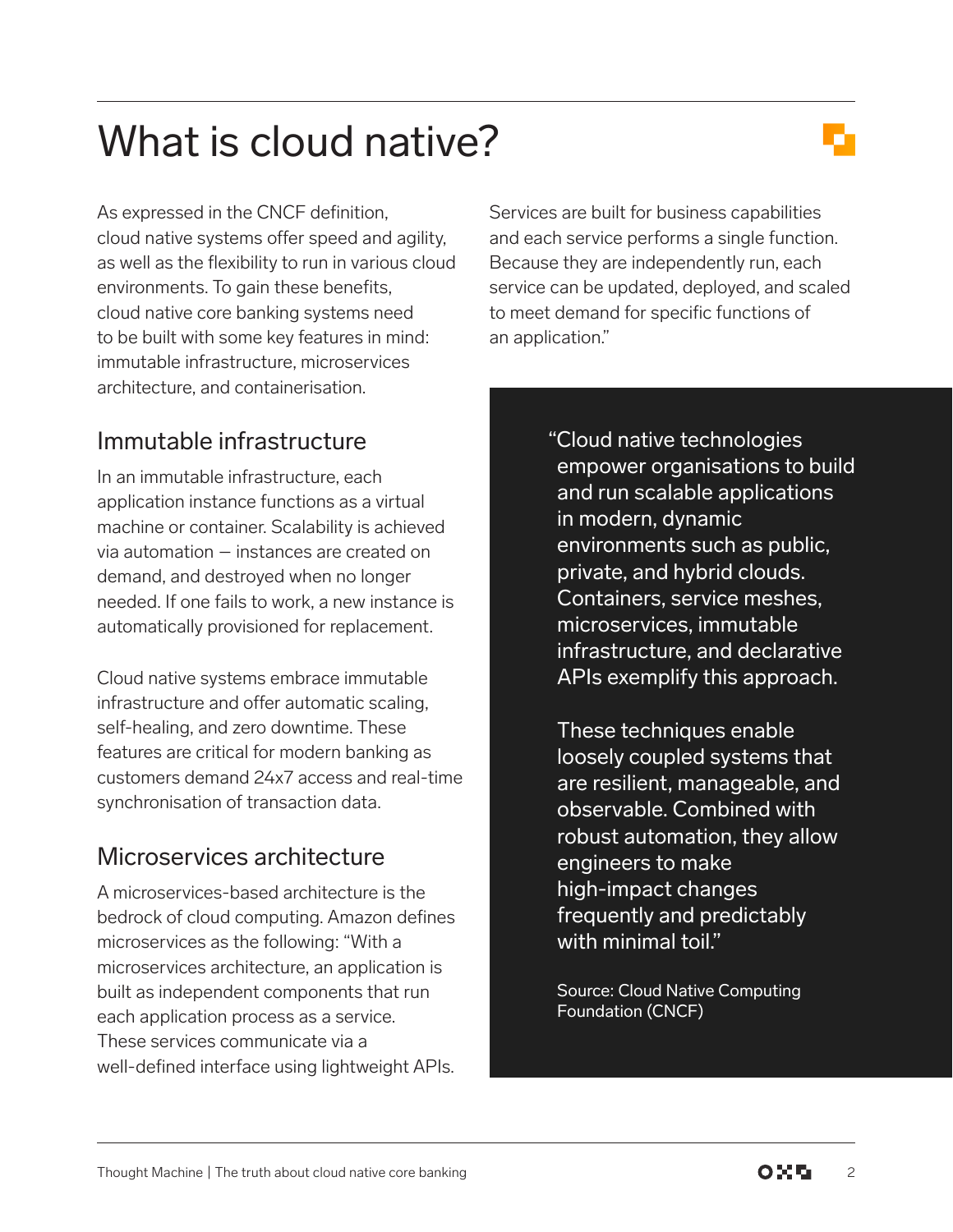#### "Containers are a great enabler of cloud native software."

#### Cornelia David *Cloud Native Patterns*

Core banking systems built with a microservices-based architecture unshackles banks from the rigidity of monolithic legacy systems where any update to the system can mean lengthy software development cycles and unbearable downtime; not to mention the potential exorbitant costs involved.

In systems built around microservices, software consists of a suite of functional components that interoperate and communicate with one another. Each microservice addresses a specific business requirement and can be run independently. Together, they form the underlying system that offers flexibility, interoperability and portability that are critical for meeting the needs of modern-day banking.

### Containerisation

The CNCF places microservice containerisation as the first step in their Cloud Native Trail Map – guidance for enterprises beginning their cloud native journey.

Containers are used to package a microservice with its necessary dependencies. The objective is to provide portability and consistency so that the microservice can be platform agnostic and function in any underlying infrastructure. Containerisation also offers cost and resource efficiencies by eliminating the costs of configuring runtime environments and by sharing operating system and host resources.

Managing and running containers require container orchestrators, among which the most popular is Kubernetes. Container orchestration plays a key role in providing scalability and portability.

### Service meshes

When running microservice architectures in the cloud, networking between numerous deployed containers becomes a complex problem. Some common issues that need to be solved are:



Ability to automatically retry idempotent requests



Establishing persistent connections between microservices for improved performance



Traffic shaping and request throttling



Establishing secure connections over TLS and automatic certificate rotation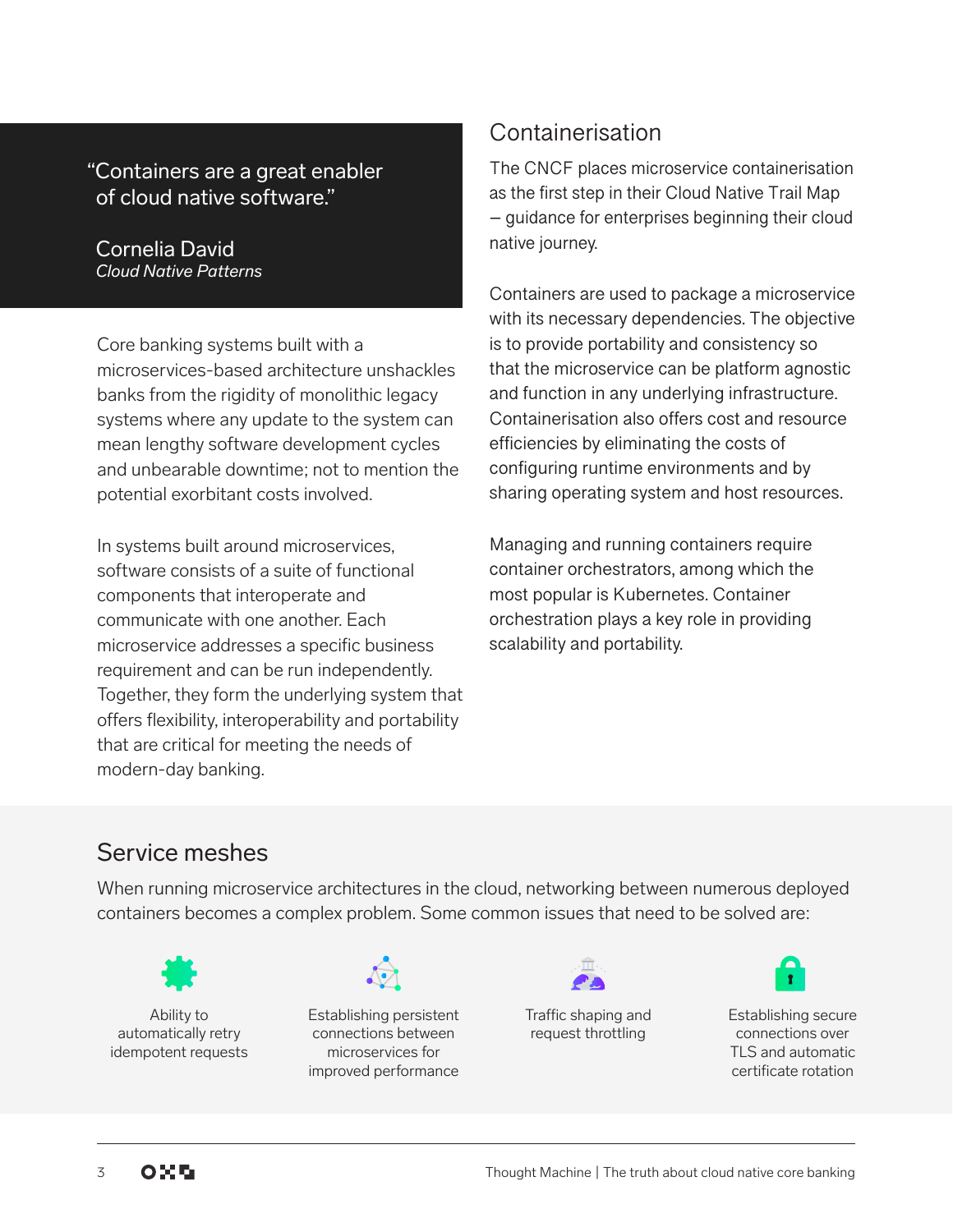Addressing these challenges at the application level is cumbersome and error prone, especially when using many different programming languages. This is where service meshes come in. A service mesh establishes a more sophisticated network topology between the microservices in a cluster. This frees up developers from having to worry about common scenarios, such as network partitions or weighted load balancing across multiple backends.

The Istio service mesh, a CNCF project, allows containerised applications to be part of a service mesh in a languageagnostic way, by attaching sidecars to Kubernetes deployments.



### API communication

With microservices being loosely coupled and self-contained, they rely on APIs to communicate with each other. In the new world of microservices, more APIs have taken on a declarative approach as opposed to the traditional imperative approach. Whereby imperative APIs provide step-by-step instructions, declarative APIs are taking the center stage as they focus on the end results and let microservices figure out how to get there.

To implement declarative APIs, developers increasingly adopt REST, which is a set of architectural constraints used in API development. RESTful APIs offer a standardised, stateless architecture that makes it easy for microservices to integrate and automate microservices.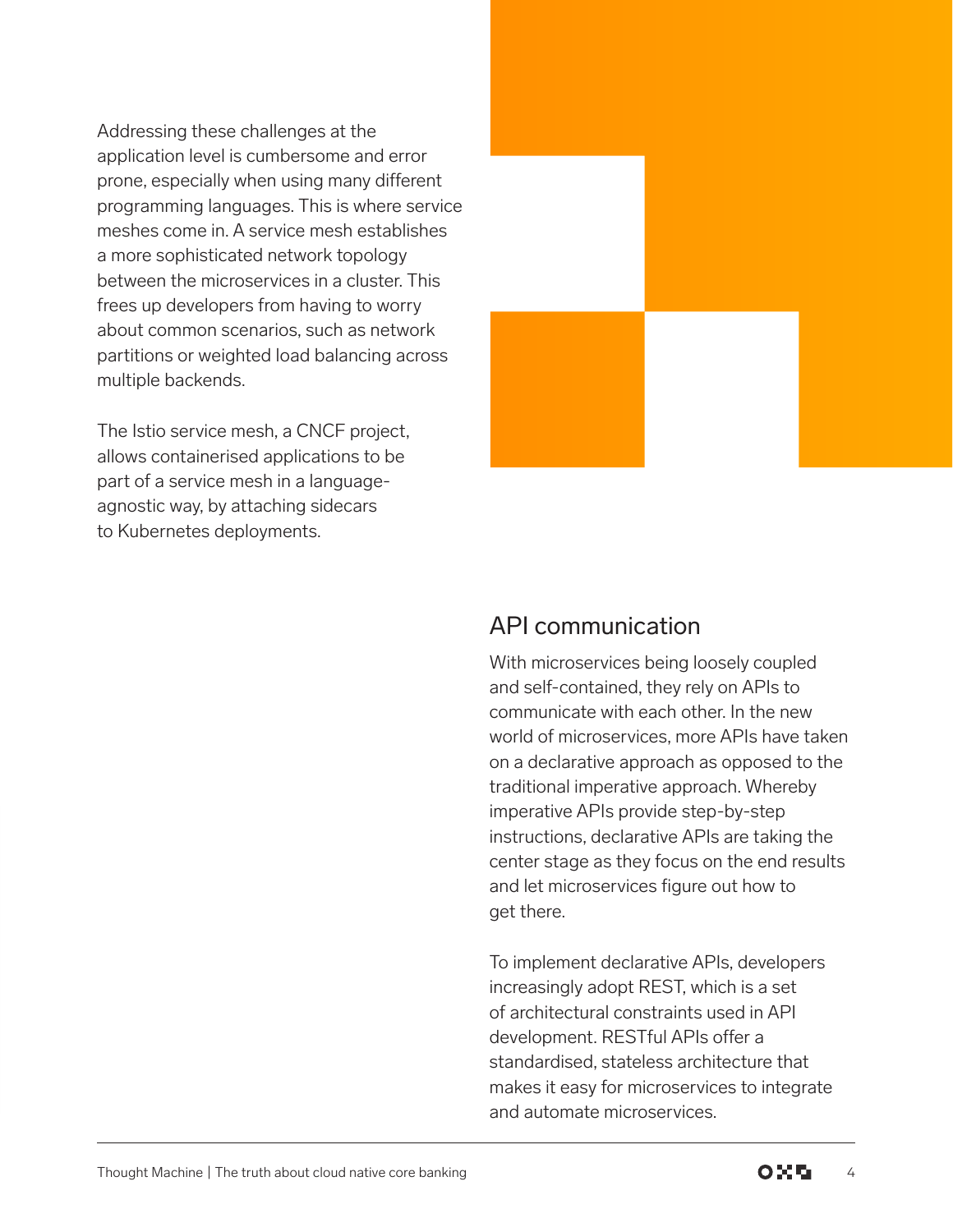## Challenges of cloud native environments

Managing scale and elasticity comes with challenges. With cloud native systems exposing their services using APIs and leveraging containers, banks adopt the notion of infrastructure as code. In this manner, an infrastructure topology can be codified as a simple script and then executed each time that infrastructure is required. By changing simple elements of the code, practically infinite amounts of identical infrastructure can be provisioned instantaneously. However, each infrastructure has its own provisioning model. Banks can be challenged to determine a strategy that works with their consistent provisioning workflow regardless of infrastructure type while leveraging the unique capabilities of each cloud provider.

Another problem many organisations face is keeping track of all their assets. This gets aggravated especially in a multicloud environment, where services are heterogeneous, do not provide a single pane of glass for their management, and, thanks to infrastructure as code, can be easily deployed from every engineer within the company.

The aforementioned two challenges are common for ephemeral computing environments. Ultimately, banks need a way to detect, identify, categorise, and visualise all the assets being deployed in its enterprise systems, regardless of the cloud provider in use. To do so, cloud native systems need the ability to consolidate infrastructure assets and the relationships among them in a database supported by an intuitive graphical user interface.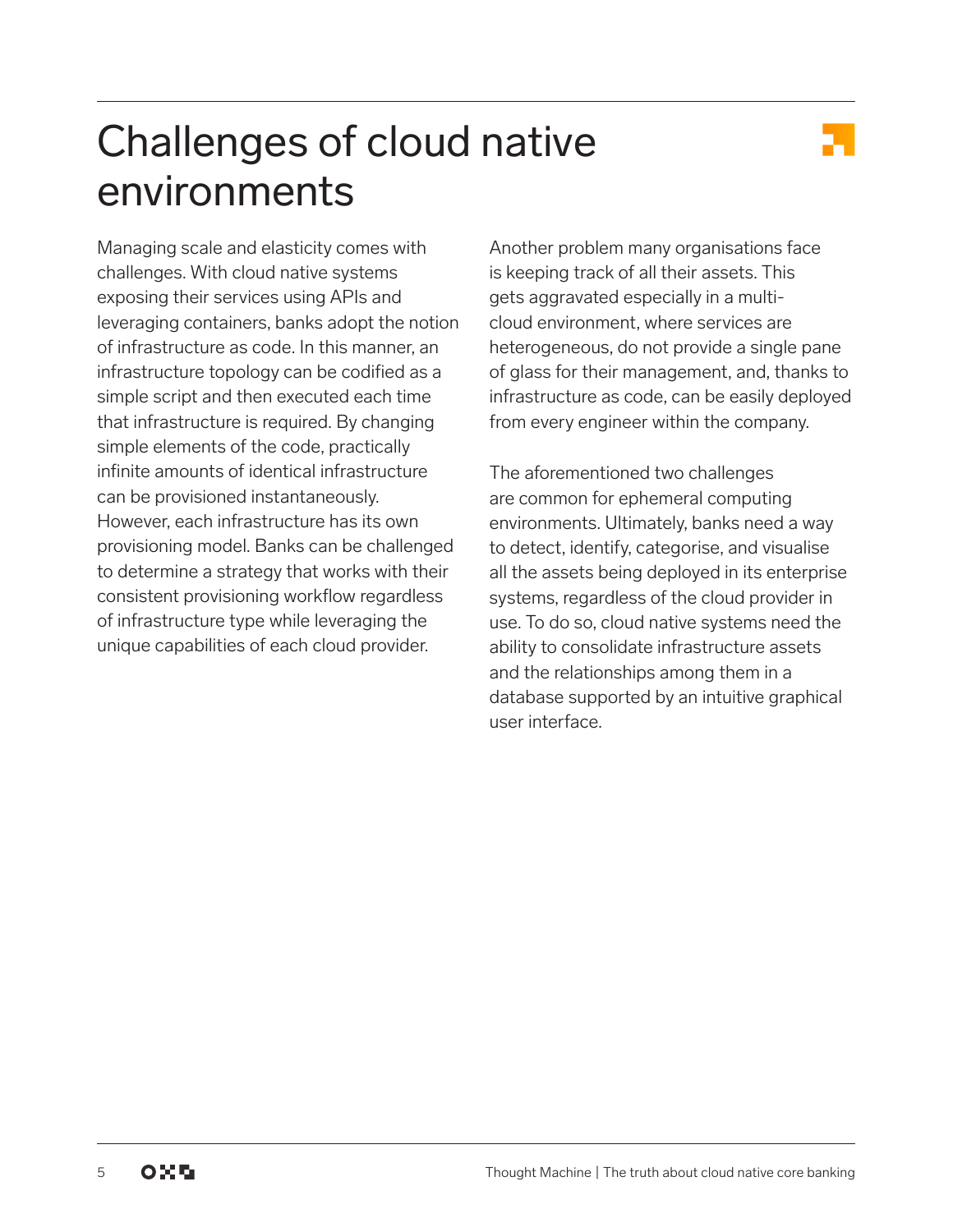## **Conclusion**



Cloud native is the inevitable path for nextgen systems, including the core. It involves careful planning and migration from legacy technology to cloud native technology cannot be treated as a 'lift and shift' exercise. To exploit the benefits of cloud computing, core banking systems need to be built with all of the features of cloud computing in mind.

Once established on a good foundation, the sky is the limit. With a cloud native core system in place, banks can better control costs and more effectively respond to customer and regulatory demands.

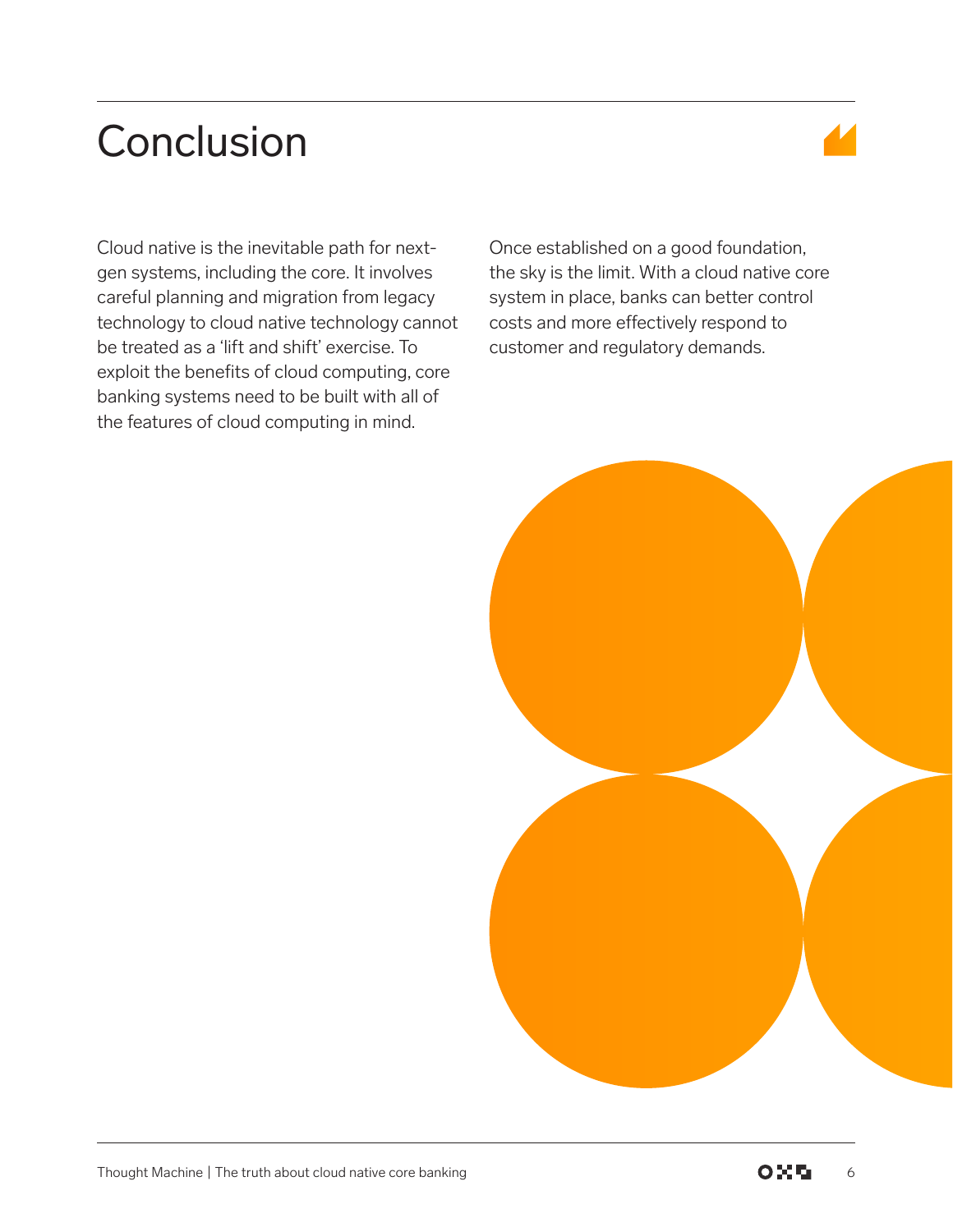

#### Fabian Siddiqi

Fabian leads the cloud infrastructure, production operations and security functions at Thought Machine. He is responsible for ensuring that Vault is truly cloud native and can be deployed across all of the major public cloud providers. He has 10+ years experience developing software and infrastructure, working at Google and early-stage startups.

#### Brian Dempsey

Brian leads partnerships in North America for Thought Machine, and is responsible for defining and driving the strategy for growing and enabling the partner ecosystem in the region. As a former management consultant, Brian has gained significant experience advising U.S. financial institutions on their digital transformation journey.

#### Robin Zhang

Robin leads Thought Machine's go-to-market efforts in North America. She spent the early part of her career as a software engineer doing heavy coding with C++ and designing RDBMS. Her love for business and communications ultimately led her to become a B2B marketing geek with a passion for cutting-edge technology offerings.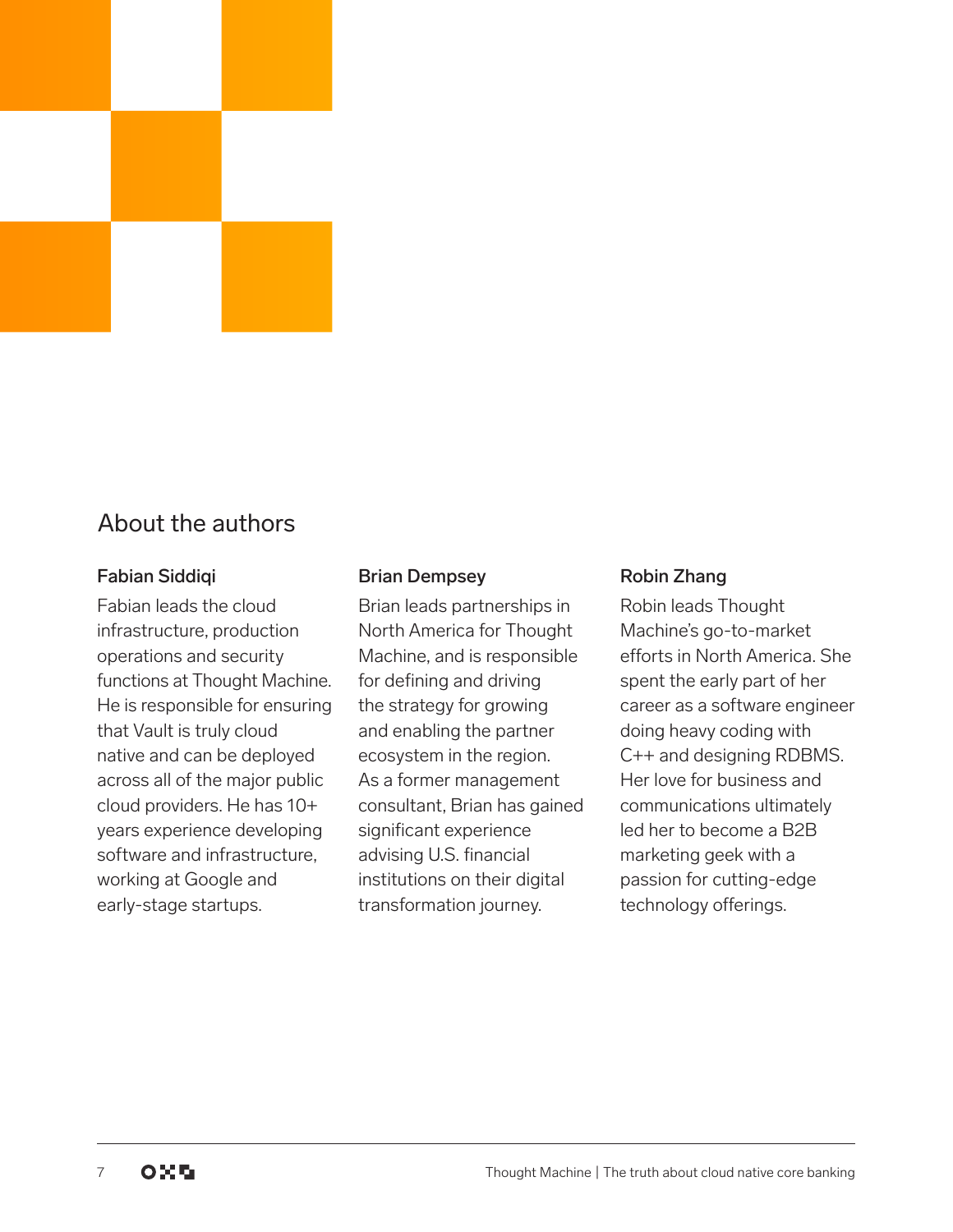#### About Thought Machine

Thought Machine was founded in 2014 with a mission to enable banks to deploy modern systems and move away from the legacy IT platforms that plague the banking industry. We do this through our cloud native core banking platform, Vault. This next generation system has been written from scratch as an entirely cloud native platform. It does not contain a single line of code which is legacy, or pre-cloud.

Founded by entrepreneur Paul Taylor, Thought Machine's customers include Arvest, Atom bank, Curve, JPMorgan Chase, Lloyds Banking Group, Monese, SEB and Standard Chartered. We are currently a team of more than 500 people spread across offices in London, New York, Singapore, Sydney, Melbourne and have raised more than \$150m in funding from Eurazeo, Draper Esprit, SEB, British Patient Capital, IQ Capital, Playfair Capital, Nyca Partners, Lloyds Banking Group and Backed.